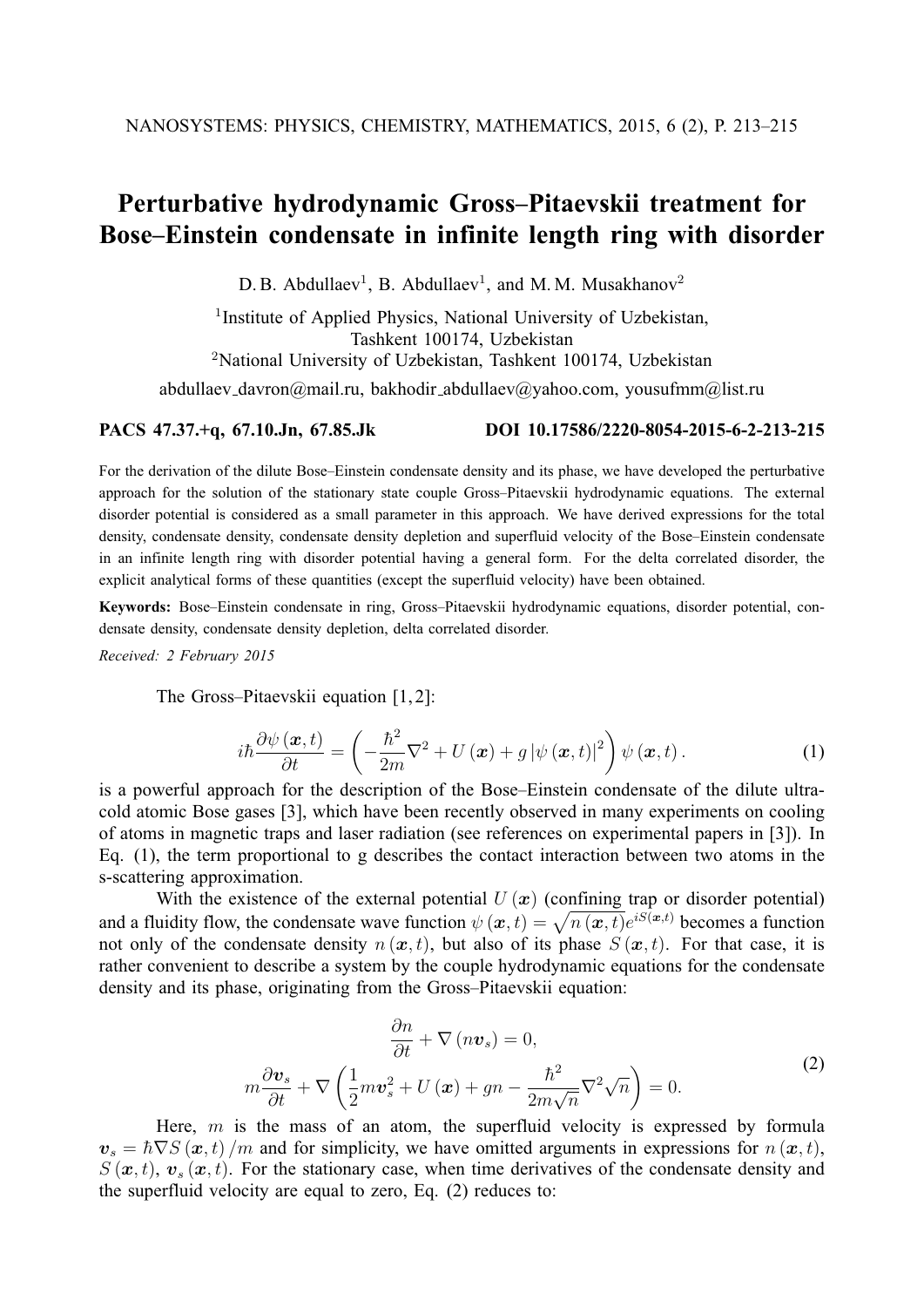214 *D. B. Abdullaev, B. Abdullaev, and M. M. Musakhanov*

$$
\nabla\left(n\boldsymbol{v}_{s}\right) = 0,
$$
\n
$$
\nabla\left(\frac{1}{2}m\boldsymbol{v}_{s}^{2} + U\left(\boldsymbol{x}\right) + gn - \frac{\hbar^{2}}{2m\sqrt{n}}\nabla^{2}\sqrt{n}\right) = 0.
$$
\n(3)

Here and below, the kinetic energy of a superfluidity and external potential are expressed in  $gn^0$  units and we introduce  $y = (n/n^0)^{1/2}$ . Condensate density  $n^0$  is the solution of the second equation of Eqs. (3) obtained at  $U(\mathbf{x}) = 0$ .

We will find the solution of Eqs. (3) using the perturbative approach, substituting in them expansions:  $y(x) = 1 + \varepsilon_1(x) + \varepsilon_2(x)$  and  $v_s(x) = v_{s0} + v_{s1}(x) + v_{s2}(x)$ , where numerical indexes mean the order of the correction, the superfluid velocity  $v_{s0}$  corresponds to case  $U(\mathbf{x}) = 0$ , and using in these expansions the Fourier integral transforms. For weak disorder, we consider  $U(x)$  as the first order correction and also use its Fourier transform.

Our interest is in the calculation of the total density of particles and the condensate density of particles  $\frac{\langle n(x)\rangle}{\delta}$  $\overrightarrow{n^0} = \langle y^2(x) \rangle, \, \frac{\langle n_0(x) \rangle}{n^0}$  $n^0$  $=\langle y(\bm{x})\rangle^2$ , respectively, averaged over the ensemble of the disorder potential. We denote the averaging procedure by  $\langle \cdots \rangle$ . We point out the property  $\langle U (\bm{x}) \rangle = 0$  for the disorder potential and existence of its correlator  $\langle U (\bm{x}) U (\bm{x}') \rangle =$  $R(|x-x'|)$ , whose Fourier transform is  $\langle U(k) U(k') \rangle = (2\pi)^{1} \delta(k+k') R(k)$ .

We obtain expressions for the total density, condensate density, and condensate density depletion, respectively:

$$
\frac{\langle n(\boldsymbol{x}) \rangle}{n^0} = 1 + \frac{1}{1 - m v_{s0}^2} \int \frac{dk}{2\pi} \frac{R(\boldsymbol{k}) \left[ \frac{\hbar^2 \boldsymbol{k}^2}{2m g n^0} - 6m v_{s0}^2 \right]}{\left[ \frac{\hbar^2 \boldsymbol{k}^2}{2m g n^0} + 2(1 - m v_{s0}^2) \right]^2},
$$
\n
$$
\frac{\langle n_0(\boldsymbol{x}) \rangle}{n^0} = 1 + \frac{1}{1 - m v_{s0}^2} \int \frac{dk}{2\pi} \frac{R(\boldsymbol{k}) \left[ \frac{\hbar^2 \boldsymbol{k}^2}{2m g n^0} - 1 - 5m v_{s0}^2 \right]}{\left[ \frac{\hbar^2 \boldsymbol{k}^2}{2m g n^0} + 2(1 - m v_{s0}^2) \right]^2},
$$
\n
$$
\frac{\langle n(\boldsymbol{x}) - n_0(\boldsymbol{x}) \rangle}{n^0} = \int \frac{dk}{2\pi} \frac{R(\boldsymbol{k})}{\left[ \frac{\hbar^2 \boldsymbol{k}^2}{2m g n^0} + 2(1 - m v_{s0}^2) \right]^2}
$$
\n(4)

and the expression for the superfluid velocity:

$$
\langle v_s(x) \rangle = v_{s0} - \frac{v_{s0}}{1 - mv_{s0}^2} \int \frac{dk}{2\pi} \frac{R(k) \left[ \frac{\hbar^2 k^2}{2mgn^0} - 4 - 2mv_{s0}^2 \right]}{\left[ \frac{\hbar^2 k^2}{2mgn^0} + 2(1 - mv_{s0}^2) \right]^2}.
$$
 (5)

We consider the Bose–Einstein condensate in the one dimensional ring trap, whose torus circumference is given by the length  $L$ . The trap of this geometry has a periodic boundary condition. Thus, all properties and quantities of the system must appear with periodic length L. For instance, the delta correlated disorder potential correlation function is:

$$
R\left(\boldsymbol{x}\right) = r \sum_{j=-\infty}^{j=\infty} \delta\left(\boldsymbol{x} - Lj\right),\tag{6}
$$

where  $r = U_0^2$  for the average strength  $U_0$  of the disorder potential. According to this, they must be expanded to the Fourier series with discrete values for the wave vectors. However, for a limit of the infinite length  $L \to \infty$ , these series on discrete wave values can easily be